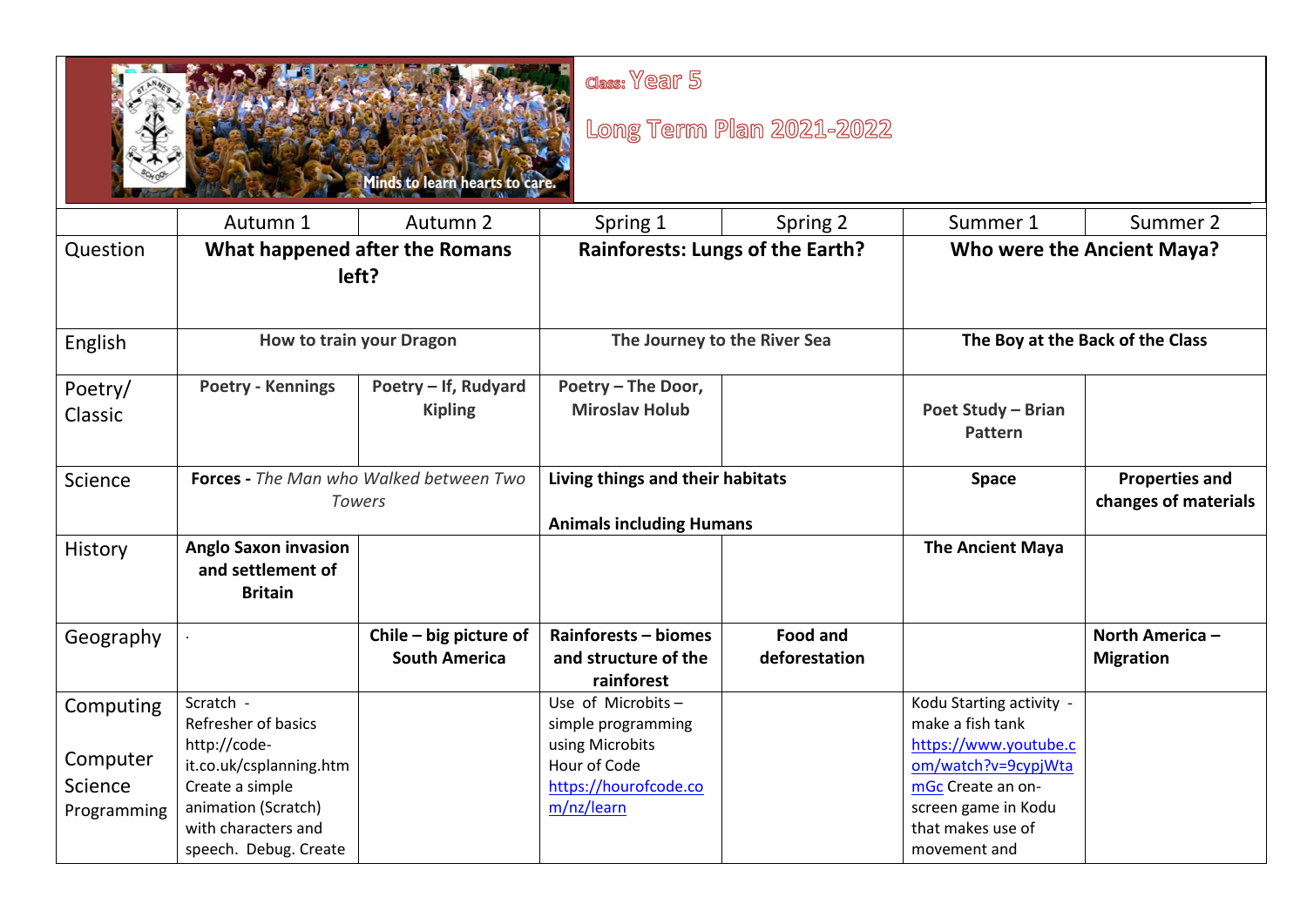| Digital<br>Literacy<br>and<br>Citizenship                      | models and control<br>with Scratch.                                       | Our digital Life<br>https://www.commo<br>nsense.org/education<br>/lesson/digital-life-<br>$101 - 6 - 8$<br><b>Digital Friendships</b><br>https://www.commo<br>nsense.org/education<br>/digital-<br>citizenship/lesson/dig<br>ital-friendships |            | Google Search Lessons<br>https://sites.google.co<br>m/site/gwebsearchedu<br>cation/lessonplans<br><b>Reliability of Websites</b><br>www.allaboutexplores.<br>com<br>Horrible Histories-<br>Useful as a starter<br>about reliability :-<br>On line password<br>checker<br>https://howsecureismy<br>password.net/ | includes a scoring<br>system "Shooting Fish".<br>Add criteria for winning<br>and losing.<br>Develop an on screen<br>game in Kodu | Play like Share<br>resources from CEOP<br><b>CBBC Tracey Beaker</b><br>https://www.youtube.c<br>om/watch?v=j4ZuY88A<br>r2o<br>Super Digital Citizen<br>https://www.commons<br>ense.org/education/dig<br>ital-<br>citizenship/lesson/supe<br>r-digital-citizen |
|----------------------------------------------------------------|---------------------------------------------------------------------------|-----------------------------------------------------------------------------------------------------------------------------------------------------------------------------------------------------------------------------------------------|------------|-----------------------------------------------------------------------------------------------------------------------------------------------------------------------------------------------------------------------------------------------------------------------------------------------------------------|----------------------------------------------------------------------------------------------------------------------------------|---------------------------------------------------------------------------------------------------------------------------------------------------------------------------------------------------------------------------------------------------------------|
| IT<br>Communicati<br>on,<br>publishing<br>and<br>collaborating | Make a short TV<br>documentary about life<br>as an Anglo Saxon-I<br>Movie |                                                                                                                                                                                                                                               |            |                                                                                                                                                                                                                                                                                                                 | Add photos of Mayan<br>Life to IMOVIE and<br>voice-over to tell the<br>story                                                     |                                                                                                                                                                                                                                                               |
| Digital<br>Imagery<br>Digital Video<br>Handling<br>Information |                                                                           |                                                                                                                                                                                                                                               |            |                                                                                                                                                                                                                                                                                                                 | Mayan / Mexican aruse<br>elements of photoshop<br>to distort / change<br>www.pixlr.com/editor                                    |                                                                                                                                                                                                                                                               |
| P.E.                                                           | Tag Rugby                                                                 | <b>Invasion Games</b><br>Netball/Basketball<br>skills                                                                                                                                                                                         | Gymnastics | Dance                                                                                                                                                                                                                                                                                                           | <b>Athletics</b><br>Kwik cricket                                                                                                 | Quadkids<br>Athletics                                                                                                                                                                                                                                         |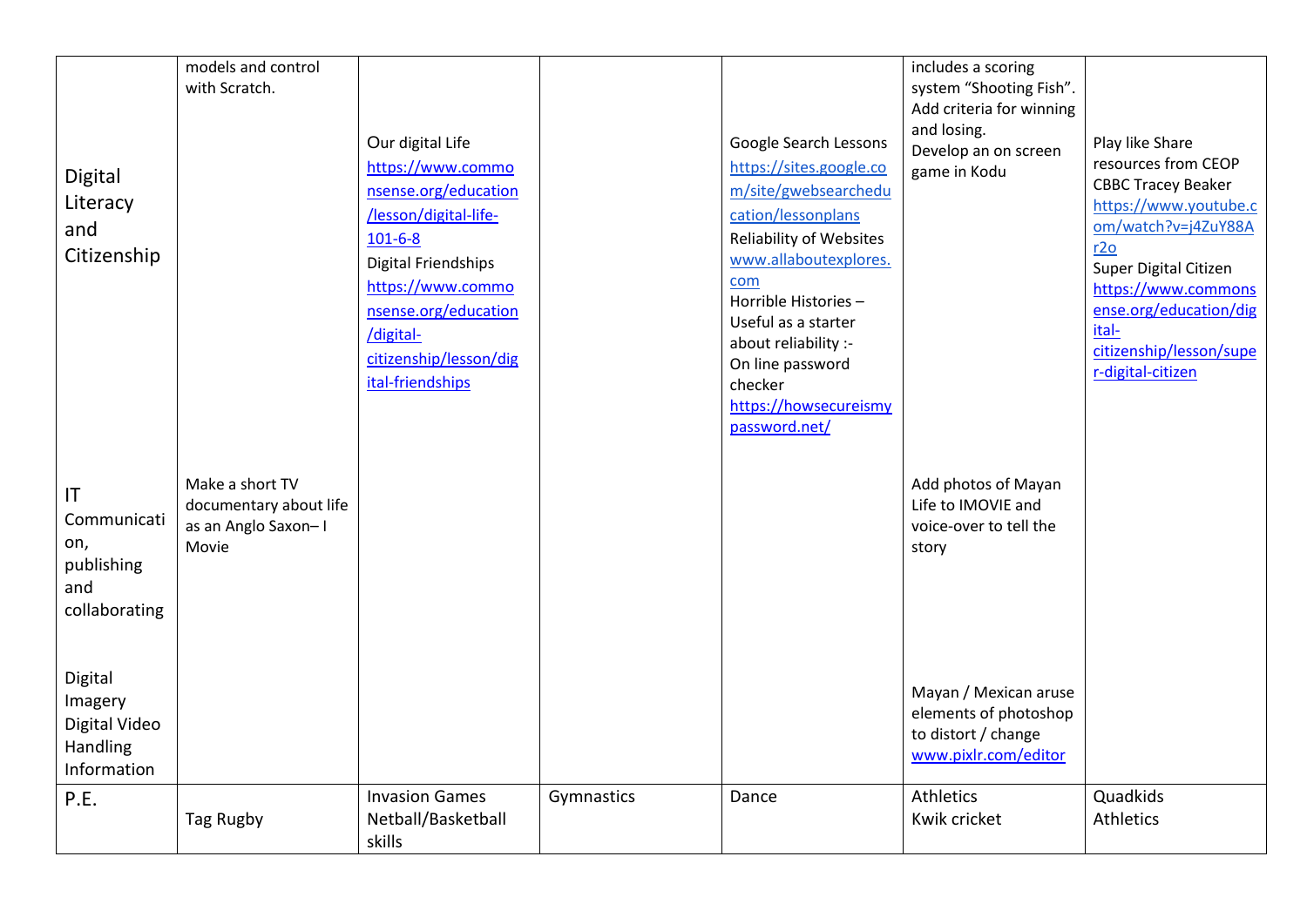| <b>MFL</b>  | Spanish - My School<br>and my Subjects                                                                                                                                                     | Spanish - Time in<br>the City                                                                                                                                                                                          | Spanish - Going to<br>the Market                                                                                                                                                                                              | Spanish - Carnivals,<br><b>Clowns and Clothes</b>                                                                                                                                                                                                  | Spanish - Out of the<br>World                                                                                                                                                                                                                                                              | Spanish - Going to<br>the Seaside                                                                                                                                                                                         |
|-------------|--------------------------------------------------------------------------------------------------------------------------------------------------------------------------------------------|------------------------------------------------------------------------------------------------------------------------------------------------------------------------------------------------------------------------|-------------------------------------------------------------------------------------------------------------------------------------------------------------------------------------------------------------------------------|----------------------------------------------------------------------------------------------------------------------------------------------------------------------------------------------------------------------------------------------------|--------------------------------------------------------------------------------------------------------------------------------------------------------------------------------------------------------------------------------------------------------------------------------------------|---------------------------------------------------------------------------------------------------------------------------------------------------------------------------------------------------------------------------|
| <b>RE</b>   | <b>Why is Moses</b><br>important to Jewish<br>People?<br>Why do Jews visit<br>the synagogue?<br><b>BFV</b> - Mutual respect and<br>tolerance                                               | What are the themes<br>of Christmas?<br><b>BFV</b> - Being part of<br><b>Britain</b>                                                                                                                                   | <b>What do Christians</b><br>believe about God?<br><b>BFV</b> - Being part of<br><b>Britain</b>                                                                                                                               | Why is the Last<br><b>Supper so important</b><br>to Christians?<br><b>BFV</b> - Being part of<br><b>Britain</b>                                                                                                                                    | <b>How are Jewish</b><br>beliefs expressed at<br>home?<br><b>BFV</b> - Being part of<br><b>Britain</b>                                                                                                                                                                                     | Why do people use<br>rituals today?                                                                                                                                                                                       |
| <b>PSHE</b> | Philanthropy<br><b>Identities</b><br><b>Challenging</b><br><b>Stereotypes</b><br><b>Cultural Diversity</b><br><b>Mutual Respect and</b><br>Tolerance                                       | <b>Belonging to Groups</b><br><b>Rule of Law</b>                                                                                                                                                                       | <b>Conflicting Rights</b><br><b>Children's Rights</b><br><b>Discrimination</b><br><b>Individual Liberty</b><br><b>Democracy</b><br><b>Individual Liberty</b>                                                                  |                                                                                                                                                                                                                                                    | <b>Magna Carta</b><br><b>Conflict</b><br>Ella on the outside - Cath Howe<br>Audiobook<br><b>Democracy</b><br><b>Individual Liberty</b>                                                                                                                                                     |                                                                                                                                                                                                                           |
| <b>RSE</b>  | What happens to my<br>body?                                                                                                                                                                | Digital friendships                                                                                                                                                                                                    | In need of restoration?                                                                                                                                                                                                       |                                                                                                                                                                                                                                                    | Super Digital Citizen                                                                                                                                                                                                                                                                      |                                                                                                                                                                                                                           |
| Art         | Dragon eye<br>Pupils will create their<br>own close up of a<br>'dragon' eye which<br>focuses on the<br>application of colour<br>and close detail of<br>texture and reflection<br>of light. | <b>Monsters</b><br>Pupils will design and<br>make aliens to live on<br>another planet surface.<br>Final models in clay or<br>plasticene.<br><b>Artists Studied: Alien</b><br>artists from movies<br>such as Star Wars. | Painting with colour:<br>Impressionism &<br>Expressionism<br>Produce colour studies<br>of Impressionists and<br><b>Expressionists paintings</b><br>to develop pupils'<br>painting skills.<br>Andy Warhol Gallery<br>learning. | Mayan Day of the<br><b>Dead</b><br>Pupils will make<br>investigations into the<br>Mayan Day of the Dead<br>celebration, then make<br>an imaginative<br>composition based on<br>their own ideas and<br>thoughts about the<br>afterlife, which could | <b>Planet</b><br>Pupils will complete<br>the shading a sphere<br>exercise. Pupils will<br>study the planets in the<br>solar system, making<br>notes and sketches in<br>their sketchbooks.<br>They learn how to<br>create the colours of<br>the planets using chalk<br>pastels and practise | <b>Drawing</b><br>Contemporary drawing<br>lessons.<br>Dreams Project -<br>incorporate realistic<br>drawings of faces with<br>Photoshop/Digital<br>exercises. Pupils draw a<br>sleeping face then<br>imagine what they are |